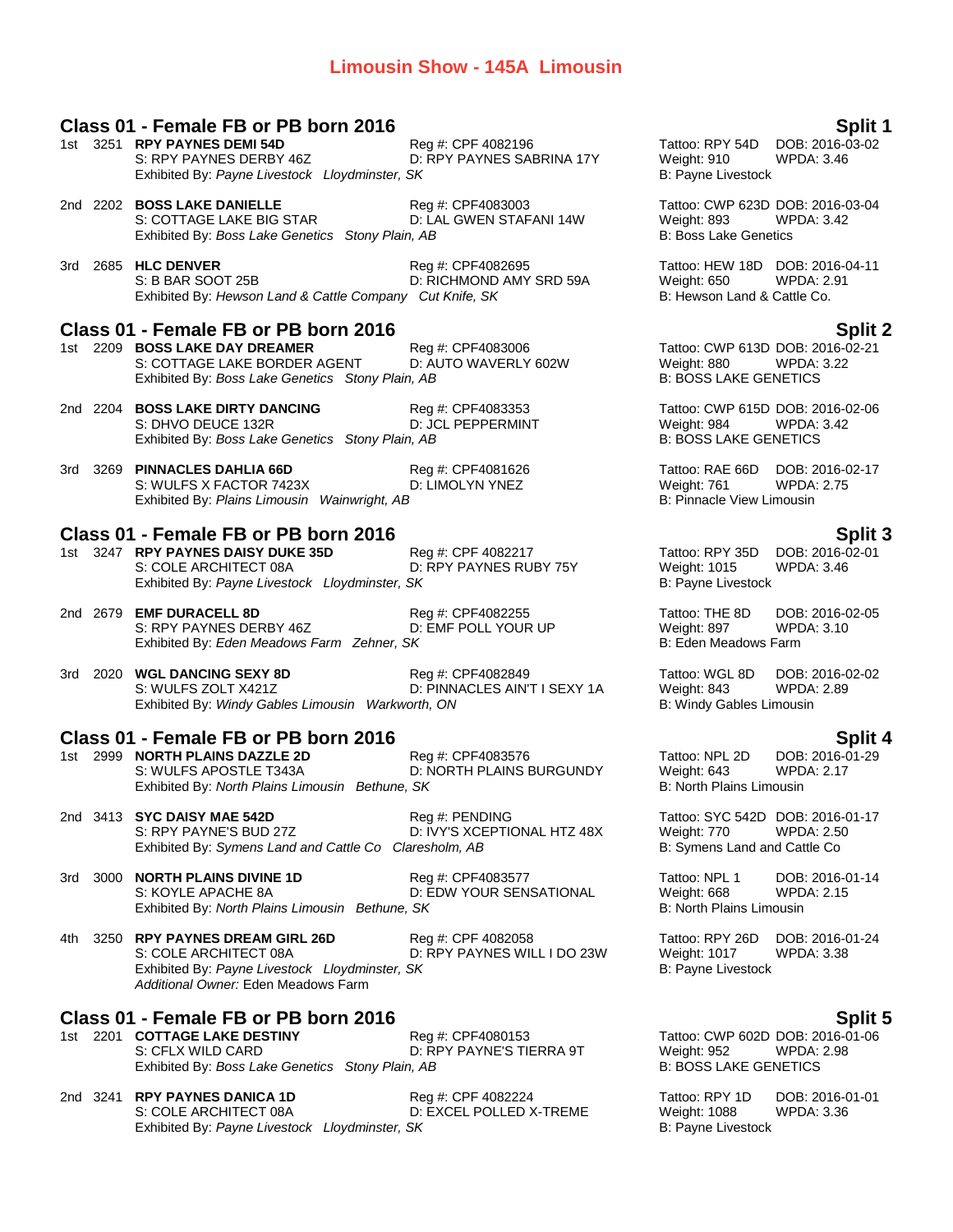3rd 2197 **B BAR STARBURST 19D** Reg #: CPF4080728 Tattoo: UZX 19D DOB: 2016-01-14<br>S: COLE ARCHITECT 08A D: B BAR STARBURST 7A Weight: 948 WPDA: 3.05 S: COLE ARCHITECT 08A D: B BAR STARBURST 7A Exhibited By: *B Bar Cattle Lucky Lake, SK* B: B Bar Cattle B: B Bar Cattle

4th 3240 **RPY PAYNES DISTRACTION 14D** Reg #: CPF 4082054 Tattoo: RPY 14D DOB: 2016-01-09 S: WULFS ZANE X238Z CONDUCTER PAYNES WILL I DO 23W Weight: 995 WPDA: 3.13 Exhibited By: Payne Livestock Lloydminster, SK B: Payne Livestock B: Payne Livestock

### **Class 02 - Junior Division Calf Champion and Reserve Calf Champion Female**

- 1st 3251 **RPY PAYNES DEMI 54D** Reg #: CPF 4082196 Tattoo: RPY 54D DOB: 2016-03-02<br>S: RPY PAYNES DERBY 46Z D: RPY PAYNES SABRINA 17Y Weight: 910 WPDA: 3.46 D: RPY PAYNES SABRINA 17Y Weight: 910 Exhibited By: Payne Livestock Lloydminster, SK B: Payne Livestock B: Payne Livestock
- 2nd 2202 **BOSS LAKE DANIELLE** Reg #: CPF4083003 Tattoo: CWP 623D DOB: 2016-03-04 S: COTTAGE LAKE BIG STAR D: LAL GWEN STAFANI 14W Weight: 893 WPDA: 3.42 Exhibited By: *Boss Lake Genetics Stony Plain, AB* B: Boss Lake Genetics Stony Plain, AB

### **Class 03 - Intermediate Division Calf Champion and Reserve Champion**

- 1st 3247 **RPY PAYNES DAISY DUKE 35D** Reg #: CPF 4082217 Tattoo: RPY 35D DOB: 2016-02-01 S: COLE ARCHITECT 08A D: RPY PAYNES RUBY 75Y Weight: 1015 WPDA: 3.46 Exhibited By: Payne Livestock Lloydminster, SK B: Payne Livestock B: Payne Livestock
- 2nd 2209 **BOSS LAKE DAY DREAMER** Reg #: CPF4083006 Tattoo: CWP 613D DOB: 2016-02-21 S: COTTAGE LAKE BORDER AGENT D: AUTO WAVERLY 602W Weight: 880 WPDA: 3.22<br>
Exhibited By: Boss Lake Genetics Stony Plain, AB CHANGERLY 602W B: BOSS LAKE GENETICS Exhibited By: *Boss Lake Genetics Stony Plain, AB*

### **Class 04 - Senior Division Calf Champion and Reserve Calf Champion Female**

- 1st 2201 **COTTAGE LAKE DESTINY** Reg #: CPF4080153 Tattoo: CWP 602D DOB: 2016-01-06 S: CFLX WILD CARD D: RPY PAYNE'S TIERRA 9T Weight: 952 WPDA: 2.98 Exhibited By: *Boss Lake Genetics Stony Plain, AB* B: BOSS LAKE GENETICS
- 2nd 3241 **RPY PAYNES DANICA 1D** Reg #: CPF 4082224 Tattoo: RPY 1D DOB: 2016-01-01 S: COLE ARCHITECT 08A D: EXCEL POLLED X-TREME Weight: 1088 WPDA: 3.36 Exhibited By: Payne Livestock Lloydminster, SK B: Payne Livestock Library and B: Payne Livestock

# **Class 05 - Female FB or PB born 2015 Sep 1- Dec 31 Split 1**

1st 3023 **MCC CURDLE 30C ET** 

S: RPY PAYNES DERBY 46Z D: GREENWOOD WISTERIA LANE Exhibited By: Martens Livestock Strasbourg, SK

|  | 2nd 3022 MCC CHARISMA 19C ET                   | Reg #: CPF4081232           | Tattoo: MCC 19C DOB: 2015-<br>(RE) |                   |
|--|------------------------------------------------|-----------------------------|------------------------------------|-------------------|
|  | S: WULFS XTRACTOR X233X                        | D: WULFS THREE RIVERS 7317T | Weight: 980                        | <b>WPDA: 2.66</b> |
|  | Exhibited By: Martens Livestock Strasbourg, SK |                             | <b>B:</b> Wulf Cattle              |                   |

# **Class 06 - Female FB or PB born 2015 Jan 1- Aug 31 Split 1**

1st 2208 **COTTAGE LAKE CODE BLUE** Reg #: CPF4075240 Tattoo: CWP 566C DOB: 2015-03-11<br>S: CFLX WILD CARD D: RPY PAYNE'S TIERRA 9T Weight: 1422 WPDA: 2.29 Exhibited By: *Boss Lake Genetics Stony Plain, AB* B: BOSS LAKE GENETICS *Additional Owner:* GREENWOOD LIMOUSIN

- 2nd 2756 **PINCH HILL CALL GIRL 516C** Reg #: CPF4074887 Tattoo: XPC 516C DOB: 2015-04-27 D: PINCH HILL NATALIE 108Y Weight: 1306 W<br>M<br>B: Pinch Hill Limousin Exhibited By: Pinch Hill Limousin Stittsville, ON
- 3rd 3268 **PLNS CASSIOPIA 88C** Reg #: URF4082049 Tattoo: CLP 88C DOB: 2015-06-03 D: PLNS POLLED YAKIRA 25Y Weight: 1100<br>3<br>B: Plains Limousin Exhibited By: Plains Limousin Wainwright, AB

## **Split 0**

## **Split 0**

## **Split 0**

| (RE)                            | Tattoo: MCC 30C DOB: 2015-12-30 |
|---------------------------------|---------------------------------|
| Weight: 1049<br>B: Jayden Payne | WPDA: 3.22                      |
| (RE)                            | Tattoo: MCC 19C DOB: 2015-11-18 |
| Weight: 980                     | WPDA: 2.66                      |

D: RPY PAYNE'S TIERRA 9T Weight: 1422 WPDA: 2.29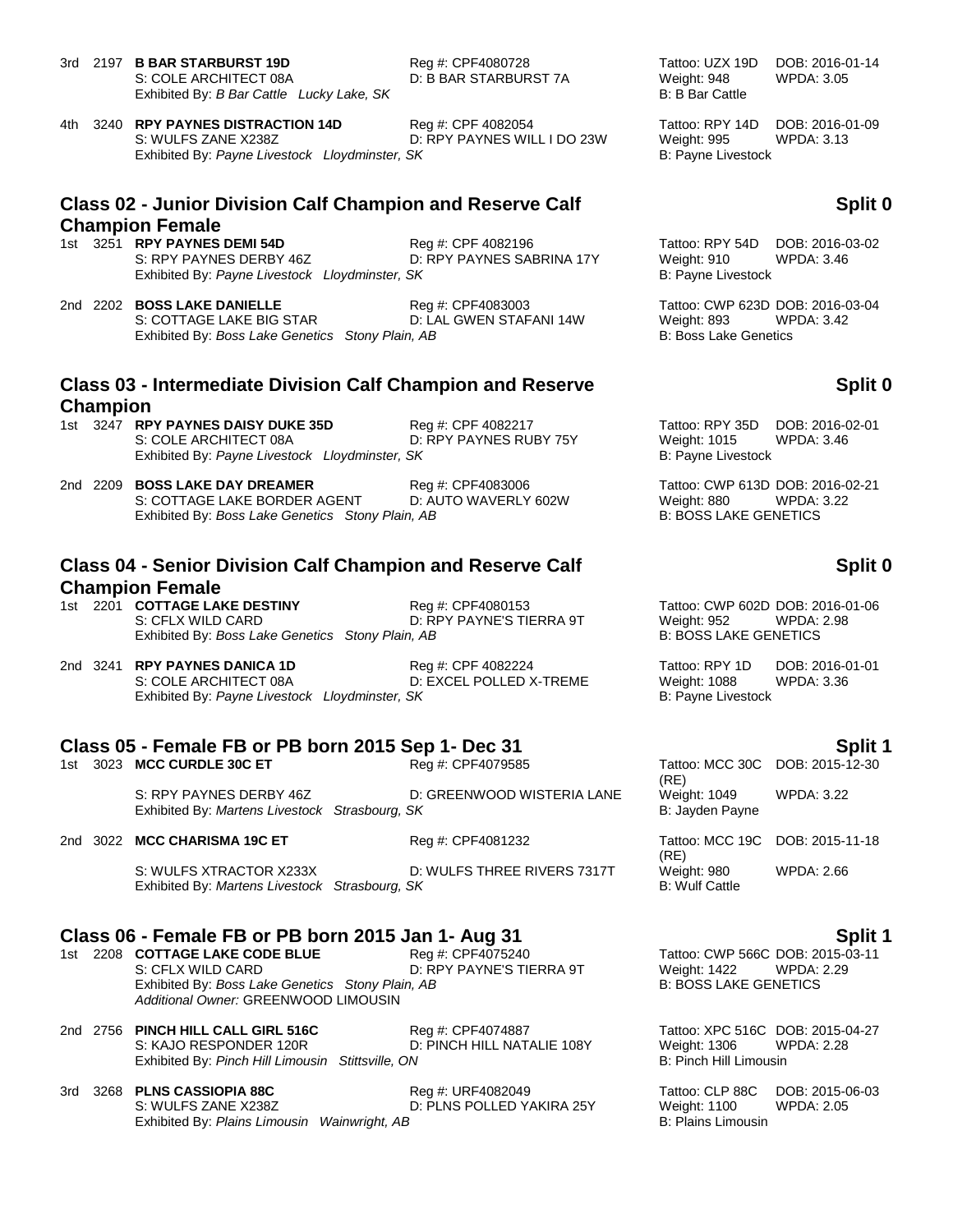|          | Class 06 - Female FB or PB born 2015 Jan 1- Aug 31<br>1st 2676 EMF COPPERTOP 18C<br>S: RPY PAYNES DERBY 46Z<br>Exhibited By: Eden Meadows Farm Zehner, SK  | Reg #: CPF4075822<br>D: EMF POLL YOUR UP         | Tattoo: THE 18C<br>Weight: 1520<br>B: Eden Meadows Farm                            | Split 2<br>DOB: 2015-02-15<br><b>WPDA: 2.36</b>       |
|----------|------------------------------------------------------------------------------------------------------------------------------------------------------------|--------------------------------------------------|------------------------------------------------------------------------------------|-------------------------------------------------------|
|          | 2nd 2195 B BAR URBAN GIRL 35C<br>S: NPM1967755<br>Exhibited By: B Bar Cattle Lucky Lake, SK                                                                | Reg #: CPF4077324<br>D: ANCHOR B URBAN GIRL 118U | Tattoo: UZX 35C<br>Weight: 1463<br><b>B: B Bar Cattle</b>                          | DOB: 2015-02-05<br><b>WPDA: 2.24</b>                  |
|          | 3rd 2674 <b>EMF CANDY 3C</b><br>S: RPY PAYNES DERBY 46Z<br>Exhibited By: Eden Meadows Farm Zehner, SK                                                      | Reg #: CPF4075822<br>D: RPY PAYNES CAROLINA 13Z  | Tattoo: THE 3C<br>Weight: 1519<br>B: Eden Meadows Farm                             | DOB: 2015-01-22<br><b>WPDA: 2.27</b>                  |
|          | 4th 3415 SYC CHLOE 595C<br>S: IVY'S MARKSMAN HTZ 10Z<br>Exhibited By: Symens Land and Cattle Co Claresholm, AB                                             | Reg #: CPF4077153<br>D: IVY'S YOUNG ANF PERFECT  | <b>Weight: 1528</b><br><b>B:</b> Ivy Livestock                                     | Tattoo: SYC 595C DOB: 2015-01-14<br><b>WPDA: 2.26</b> |
|          | <b>Class 07 - Junior Champion and Reserve Junior Champion Female</b>                                                                                       |                                                  |                                                                                    | Split 0                                               |
|          | 1st 2208 COTTAGE LAKE CODE BLUE<br>S: CFLX WILD CARD<br>Exhibited By: Boss Lake Genetics Stony Plain, AB<br>Additional Owner: GREENWOOD LIMOUSIN           | Reg #: CPF4075240<br>D: RPY PAYNE'S TIERRA 9T    | <b>Weight: 1422</b><br><b>B: BOSS LAKE GENETICS</b>                                | Tattoo: CWP 566C DOB: 2015-03-11<br>WPDA: 2.29        |
|          | 2nd 2676 EMF COPPERTOP 18C<br>S: RPY PAYNES DERBY 46Z<br>Exhibited By: Eden Meadows Farm Zehner, SK                                                        | Reg #: CPF4075822<br>D: EMF POLL YOUR UP         | Tattoo: THE 18C<br>Weight: 1520<br>B: Eden Meadows Farm                            | DOB: 2015-02-15<br><b>WPDA: 2.36</b>                  |
|          | Class 08 Female FB or PB (with 2016 tattooed calf) born 2014                                                                                               |                                                  |                                                                                    | Split 1                                               |
| 1st 2191 | <b>ANCHOR B BAILEY 21B</b>                                                                                                                                 | Reg #: CPF0218102                                | Tattoo: JBH 21B                                                                    | DOB: 2014-02-05                                       |
|          | S: ANCHOR B "THE BOSS"<br>Calf at Side: ANCHOR B DONALDSON Reg #: CPM4082330                                                                               | D: ANCHOR B ZAHARA                               | Weight: 1820<br>Tattoo: JBH 34D                                                    | DOB: 2016-01-27                                       |
|          | 34D<br>S: WULFS AMAZING BULL T341A<br>Exhibited By: Anchor B Limousin Hanley, SK                                                                           | Sex: M                                           | Weight: 1093<br>B: Anchor B Limousin                                               | <b>WPDA: 0.00</b>                                     |
| 2nd 3267 | PINNACLE'S BEFORE HE CHEATS                                                                                                                                | Reg #: CPF0218136                                | Tattoo: RAE 33B                                                                    | DOB: 2014-02-02                                       |
|          | S: CJSL WINDFALL 9072W<br>Calf at Side: PINNACLE'S DREAM 83D Reg #: Cpf4081666<br>S: WULFS BLACKHAWK N403D<br>Exhibited By: Plains Limousin Wainwright, AB | D: TMF MISS 2X<br>Sex: F                         | Weight: 1545<br>Tattoo: Rae 83D<br>Weight: 809<br><b>B: Pinnacle View Limousin</b> | DOB: 2016-03-07<br><b>WPDA: 0.00</b>                  |

# **Class 09 Female FB or PB (with 2016 tattooed calf) born 2013 or**

Exhibited By: Plains Limousin Wainwright, AB *Additional Owner:* Pinnacle View Limousin

**earlier**<br>1st 3235 **GREENWOOD PLD ZOOM BLOOM** Reg #: CPF0210555 Tattoo: PYN 42Z DOB: 2012-03-06<br>S: WULFS REVOLVER 1219R D: GREENWOOD PLD TALKIN DIRTY Weight: 1735 D: GREENWOOD PLD TALKIN DIRTY Weight: 1735<br>Reg #: CPF4081987 Tattoo: PYN 42D Calf at Side: GREENWOOD DAISY PYN Reg #: CPF4081987 Tattoo: PYN 42D DOB: 2016-02-26 **42D** S: COLE ARCHITECHT Sex: F<br>
Sex: F Weight: 987 WPDA: 0.00<br>
Exhibited By: *Greenwood Lloydminster*, *SK* B: GREENWOOD LIMOUSIN Exhibited By: Greenwood Lloydminster, SK *Additional Owner:* BOSS LAKE GENETICS

**Class 10 - Senior Champion and Reserve Senior Champion** 

### **Female**

| 1st 3235 | Exhibited By: Greenwood Lloydminster, SK |                               | <b>B: GREENWOOD LIMOUSIN</b> |                 |
|----------|------------------------------------------|-------------------------------|------------------------------|-----------------|
|          | <b>GREENWOOD PLD ZOOM BLOOM</b>          | Reg #: CPF0210555             | Tattoo: PYN 42Z              | DOB: 2012-03-06 |
|          | S: WULFS REVOLVER 1219R                  | D: GREENWOOD PLD TALKIN DIRTY | Weight: 1735                 | WPDA: 1.01      |
|          | Additional Owner: BOSS LAKE GENETICS     |                               |                              |                 |
|          |                                          |                               |                              |                 |

| <b>GREENWOOD DAISY PYN 42D</b> | Reg #: CPF4081987           | Tattoo: PYN 42D | DOB: 2016-02-26 |
|--------------------------------|-----------------------------|-----------------|-----------------|
| S: COLE ARCHITECHT             | D: GREENWOOD PLD ZOOM BLOOM | Weight: 987     | WPDA: 3.68      |

## **Split 0**

**Split 1**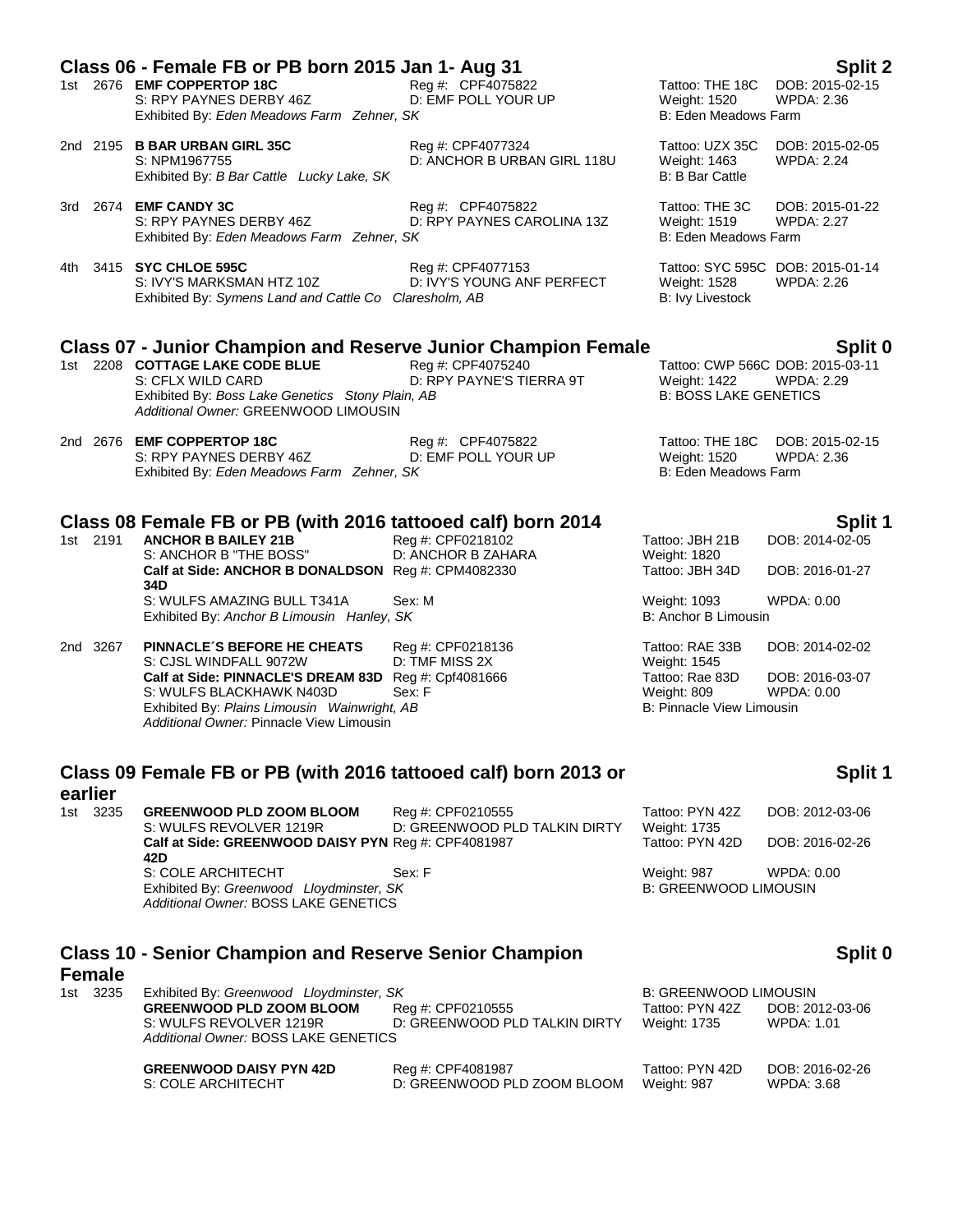|      | 2nd 2191      | Exhibited By: Anchor B Limousin Hanley, SK<br><b>ANCHOR B DONALDSON 34D</b>                                        | Reg #: CPM4082330                                  | B: Anchor B Limousin<br>Tattoo: JBH 34D                            | DOB: 2016-01-27                                       |
|------|---------------|--------------------------------------------------------------------------------------------------------------------|----------------------------------------------------|--------------------------------------------------------------------|-------------------------------------------------------|
|      |               | S: WULFS AMAZING BULL T341A                                                                                        | D: ANCHOR B BAILEY 21B                             | Weight: 1093                                                       | WPDA: 3.67                                            |
|      |               | <b>ANCHOR B BAILEY 21B</b><br>S: ANCHOR B "THE BOSS"                                                               | Reg #: CPF0218102<br>D: ANCHOR B ZAHARA            | Tattoo: JBH 21B<br>Weight: 1820                                    | DOB: 2014-02-05<br>WPDA: 1.79                         |
|      | <b>Female</b> | <b>Class 11 - Grand Champion and Reserve Grand Champion</b>                                                        |                                                    |                                                                    | Split 0                                               |
|      | 1st 3235      | Exhibited By: Greenwood Lloydminster, SK                                                                           |                                                    | <b>B: GREENWOOD LIMOUSIN</b>                                       |                                                       |
|      |               | <b>GREENWOOD DAISY PYN 42D</b><br>S: COLE ARCHITECHT                                                               | Reg #: CPF4081987<br>D: GREENWOOD PLD ZOOM BLOOM   | Tattoo: PYN 42D<br>Weight: 987                                     | DOB: 2016-02-26<br><b>WPDA: 3.68</b>                  |
|      |               | <b>GREENWOOD PLD ZOOM BLOOM</b><br>S: WULFS REVOLVER 1219R<br>Additional Owner: BOSS LAKE GENETICS                 | Reg #: CPF0210555<br>D: GREENWOOD PLD TALKIN DIRTY | Tattoo: PYN 42Z<br>Weight: 1735                                    | DOB: 2012-03-06<br><b>WPDA: 1.01</b>                  |
|      | 2nd 2208      | Exhibited By: Boss Lake Genetics Stony Plain, AB                                                                   |                                                    | <b>B: BOSS LAKE GENETICS</b>                                       |                                                       |
|      |               | <b>COTTAGE LAKE CODE BLUE</b><br>S: CFLX WILD CARD<br>Additional Owner: GREENWOOD LIMOUSIN                         | Reg #: CPF4075240<br>D: RPY PAYNE'S TIERRA 9T      | Tattoo: CWP 566C DOB: 2015-03-11<br>Weight: 1422                   | <b>WPDA: 2.29</b>                                     |
|      |               | Class 12 - Bull FB or PB born 2016                                                                                 |                                                    |                                                                    | Split 1                                               |
|      |               | 1st 3420 SYC DEMETRIUS 572D<br>S: RPY PAYNE'S BUD 27Z<br>Exhibited By: Symens Land and Cattle Co Claresholm, AB    | Reg #: PENDING<br>D: CAM POLL ZOPHIE               | Weight: 762<br>B: Symens Land and Cattle Co                        | Tattoo: SYC 572D DOB: 2016-03-16<br><b>WPDA: 3.06</b> |
|      |               | 2nd 2678 <b>EMF DARIAN 31D</b><br>S: B BAR RUST 31B<br>Exhibited By: Eden Meadows Farm Zehner, SK                  | Reg #: CPM4082158<br>D: EMF POLL YOUR UP           | Tattoo: THE 31D<br>Weight: 912<br>B: Eden Meadows Farm             | DOB: 2016-03-06<br>WPDA: 3.52                         |
|      |               | 3rd 2206 BOSS LAKE DANGER ZONE<br>S: COTTAGE LAKE BORDER AGENT<br>Exhibited By: Boss Lake Genetics Stony Plain, AB | Reg #: CPM4083008<br>D: CL YOLANDA BE COOL         | Weight: 991<br><b>B: BOSS LAKE GENETICS</b>                        | Tattoo: CWP 620D DOB: 2016-03-26<br><b>WPDA: 4.15</b> |
|      |               | 4th 2682 DBCC DR.FEELGOOD 2D<br>S: B BAR SOOT 25B<br>Exhibited By: Double B Cattle Company Unity, SK               | Reg #: CPM4083193<br>D: MISS HEW BONNIE            | Tattoo: BBC 2D<br>Weight: 774<br><b>B: DOUBLE B CATTLE COMPANY</b> | DOB: 2016-03-15<br>WPDA: 3.10                         |
|      |               | 5th 2683 DBCC DURANGO 1D<br>S: B BAR SOOT 25B<br>Exhibited By: Double B Cattle Company Unity, SK                   | Reg #: CPM4083192<br>D: MISS HEW BETTY 1B          | Tattoo: BBC 1D<br>Weight: 874<br><b>B: DOUBLE B CATTLE COMPANY</b> | DOB: 2016-03-05<br>WPDA: 3.36                         |
|      |               | Class 12 - Bull FB or PB born 2016                                                                                 |                                                    |                                                                    | Split 2                                               |
|      |               | 1st 3234 GREENWOOD DOUBLE DOWN<br>S: RPY PAYNES DERBY 46Z<br>Exhibited By: Greenwood Lloydminster, SK              | Reg #: URM4083302<br>D: GREENWOOD WISTERIA LANE    | <b>Weight: 1167</b><br><b>B: GREENWOOD LIMOUSIN</b>                | Tattoo: JSP 708D DOB: 2016-02-05<br><b>WPDA: 4.04</b> |
|      |               | 2nd 3248 RPY PAYNES DYNAMITE 46D<br>S: B BAR COGNAC 1B<br>Exhibited By: Payne Livestock Lloydminster, SK           | Reg #: CPM 4082212<br>D: RPY PAYNES WALLFLOWER 46W | Tattoo: RPY 46D<br>Weight: 1204<br>B: Payne Livestock              | DOB: 2016-02-14<br>WPDA: 4.30                         |
| 3rd  |               | 3249 RPY PAYNES DIESEL 37D<br>S: COLE ARCHITECT 08A<br>Exhibited By: Payne Livestock Lloydminster, SK              | Reg #: CPM 4082223<br>D: EMF POLL ZILL             | Tattoo: RPY 37D<br><b>Weight: 1287</b><br>B: Payne Livestock       | DOB: 2016-02-02<br><b>WPDA: 4.41</b>                  |
| 4th. |               | 3173 NYK DESIGNER 10D<br>S: COLE ARCHITECT 08A<br>Exhibited By: NYK Cattle Company Douglas, MB                     | Reg #: CPM4081248<br>D: CAM POLL YOUNG PEGGY       | Tattoo: NYK 10D<br>Weight: 1005<br>B: NYK Cattle Company           | DOB: 2016-02-12<br><b>WPDA: 3.56</b>                  |
|      |               | Class 12 - Bull FB or PB born 2016                                                                                 |                                                    |                                                                    | Split 3                                               |
|      |               | 1st 3253 RPY PAYNES DRAFTSMAN 33D<br>S: COLE ARCHITECT 08A<br>Exhibited By: Payne Livestock Lloydminster, SK       | Reg #: CPM 4082211<br>D: RPY PAYNES BECKY 41B      | Tattoo: RPY 33D<br>Weight: 1243<br>B: Payne Livestock              | DOB: 2016-01-30<br>WPDA: 4.21                         |
|      |               | 2nd 2675 EMF DENALI 5D<br>S: RPY PAYNES DERBY 46Z                                                                  | Reg #: CPF4075822<br>D: EMF POLL YOUR UP           | Tattoo: THE 5D<br>Weight: 1048                                     | DOB: 2016-01-27<br><b>WPDA: 3.52</b>                  |

Exhibited By: *Eden Meadows Farm Zehner, SK* B: Eden Meadows Farm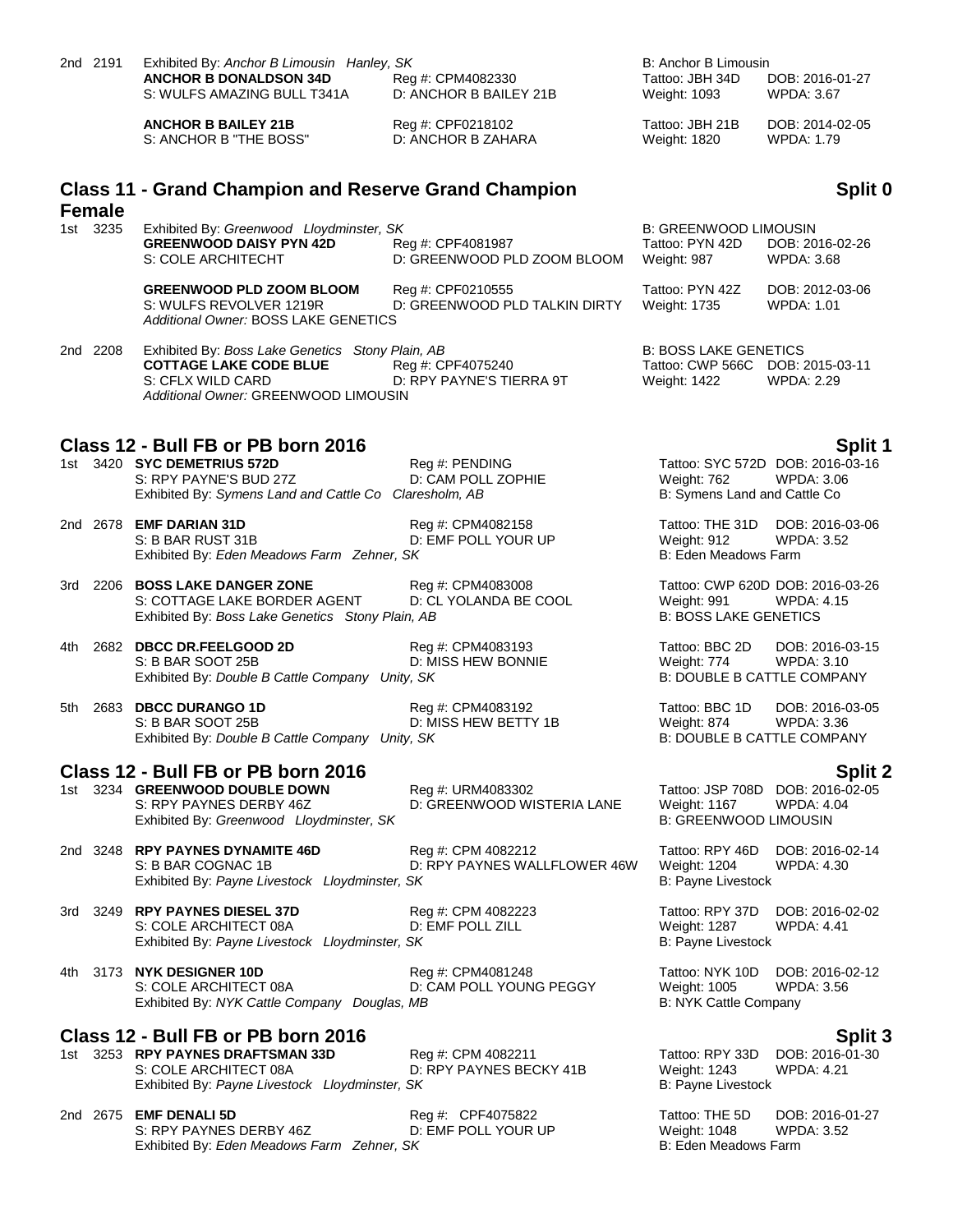|     |                 | 2189 ANCHOR B DURANT 31D<br>S: WULFS AMAZING BULL T341A<br>Exhibited By: Anchor B Limousin Hanley, SK           | Reg #: APPLIED<br>D: ANCHOR B TAYLOR MADE          | Tattoo: JBH 31D<br>Weight: 966<br>B: Anchor B Limousin                                  | DOB: 2016-01-23<br><b>WPDA: 3.20</b>            |
|-----|-----------------|-----------------------------------------------------------------------------------------------------------------|----------------------------------------------------|-----------------------------------------------------------------------------------------|-------------------------------------------------|
|     |                 | Class 12 - Bull FB or PB born 2016                                                                              |                                                    |                                                                                         |                                                 |
|     |                 | 1st 2198 B BAR AUSTIN HEALY 4D ET<br>S: IVY'S BUBBA WATSON 24B<br>Exhibited By: B Bar Cattle Lucky Lake, SK     | Reg #: CPM4080716<br>D: B BAR POLLED UNIQUE 114U   | Tattoo: UZX 4D<br>Weight: 1288<br>B: B Bar Cattle                                       | Split 4<br>DOB: 2016-01-23<br><b>WPDA: 4.26</b> |
|     |                 | 2nd 2210 COTTAGE LAKE DARK HORSE<br>S: CFLX WILD CARD<br>Exhibited By: Boss Lake Genetics Stony Plain, AB       | Reg #: CPM4080151<br>D: RPY PAYNE'S TIERRA 9T      | Tattoo: CWP 605D DOB: 2016-01-19<br>Weight: 1135<br><b>B: BOSS LAKE GENETICS</b>        | <b>WPDA: 3.71</b>                               |
| 3rd |                 | 3236 GREENWOOD DANGEROUS GOODS<br>S: WULFS XCLUSIVE 2458X<br>Exhibited By: Greenwood Lloydminster, SK           | Reg #: URM4083303<br>D: GREENWOOD WISTERIA LANE    | Tattoo: JSP 707D DOB: 2016-01-10<br><b>Weight: 1285</b><br><b>B: GREENWOOD LIMOUSIN</b> | <b>WPDA: 4.08</b>                               |
|     |                 |                                                                                                                 |                                                    |                                                                                         |                                                 |
|     |                 | <b>Class 13 - Junior Division Calf Champion and Reserve Calf</b>                                                |                                                    |                                                                                         | Split 0                                         |
|     |                 | <b>Champion Bull</b>                                                                                            |                                                    |                                                                                         |                                                 |
|     |                 | 1st 3420 SYC DEMETRIUS 572D<br>S: RPY PAYNE'S BUD 27Z<br>Exhibited By: Symens Land and Cattle Co Claresholm, AB | Reg #: PENDING<br>D: CAM POLL ZOPHIE               | Tattoo: SYC 572D DOB: 2016-03-16<br>Weight: 762<br>B: Symens Land and Cattle Co         | <b>WPDA: 3.06</b>                               |
|     |                 | 2nd 2678 <b>EMF DARIAN 31D</b><br>S: B BAR RUST 31B<br>Exhibited By: Eden Meadows Farm Zehner, SK               | Reg #: CPM4082158<br>D: EMF POLL YOUR UP           | Tattoo: THE 31D<br>Weight: 912<br>B: Eden Meadows Farm                                  | DOB: 2016-03-06<br><b>WPDA: 3.52</b>            |
|     |                 | <b>Class 14 - Intermediate Division Calf Champion and Reserve</b>                                               |                                                    |                                                                                         | Split 0                                         |
|     | <b>Champion</b> |                                                                                                                 |                                                    |                                                                                         |                                                 |
|     |                 | 1st 3234 GREENWOOD DOUBLE DOWN<br>S: RPY PAYNES DERBY 46Z<br>Exhibited By: Greenwood Lloydminster, SK           | Reg #: URM4083302<br>D: GREENWOOD WISTERIA LANE    | Tattoo: JSP 708D DOB: 2016-02-05<br>Weight: 1167<br><b>B: GREENWOOD LIMOUSIN</b>        | <b>WPDA: 4.04</b>                               |
|     |                 | 2nd 3248 RPY PAYNES DYNAMITE 46D<br>S: B BAR COGNAC 1B<br>Exhibited By: Payne Livestock Lloydminster, SK        | Reg #: CPM 4082212<br>D: RPY PAYNES WALLFLOWER 46W | Tattoo: RPY 46D<br>Weight: 1204<br>B: Payne Livestock                                   | DOB: 2016-02-14<br><b>WPDA: 4.30</b>            |
|     |                 |                                                                                                                 |                                                    |                                                                                         |                                                 |
|     |                 | <b>Class 15 - Senior Division Calf Champion and Reserve Calf</b>                                                |                                                    |                                                                                         | Split 0                                         |
|     |                 | <b>Champion Bull</b>                                                                                            |                                                    |                                                                                         |                                                 |
| 1st |                 | 3253 RPY PAYNES DRAFTSMAN 33D<br>S: COLE ARCHITECT 08A<br>Exhibited By: Payne Livestock Lloydminster, SK        | Reg #: CPM 4082211<br>D: RPY PAYNES BECKY 41B      | Tattoo: RPY 33D<br><b>Weight: 1243</b><br>B: Payne Livestock                            | DOB: 2016-01-30<br><b>WPDA: 4.21</b>            |
|     |                 | 2nd 2198 B BAR AUSTIN HEALY 4D ET<br>S: IVY'S BUBBA WATSON 24B<br>Exhibited By: B Bar Cattle Lucky Lake, SK     | Reg #: CPM4080716<br>D: B BAR POLLED UNIQUE 114U   | Tattoo: UZX 4D<br>Weight: 1288<br>B: B Bar Cattle                                       | DOB: 2016-01-23<br>WPDA: 4.26                   |

Exhibited By: *B Bar Cattle Lucky Lake, SK* 

# **Class 16 - Bull FB or PB born 2015 Sep 1- Dec 31**<br>1st 3578 JYF CHINOOK 523C **Split 1** Reg #: CPM4077596 **Split 1** Tattoo: JYF 523C DOB: 2015-09-16

S: WULFS ZEPHYR X624Z D: JYF 157Y Weight: 1373 WPI Exhibited By: J. Yorga Farms Ltd. Flintoft, SK Sand Discover Exhibited By: *J. Yorga Farms Ltd. Flintoft, SK* 

2nd 3580 **JYF COMPADRE 539C** Reg #: CPM4077612 Tattoo: JYF 539C DOB: 2015-10-06 S: WULFS ZEPHYR X624Z D: TMF 231W D.<br>Exhibited By: *J. Yorga Farms Ltd. Flintoft. SK* B: 4.1923 B: Exhibited By: *J. Yorga Farms Ltd. Flintoft, SK* 

## **Class 17 - Bull FB or PB born 2015 Jan 1- Aug 31 Split 1**

1st 3577 **JYF CHUNK 35C** Reg #: CPM4077251 Tattoo: JYF 35C DOB: 2015-04-22 S: WULFS ZEPHYR X624Z D: TMF MISS 186W Weight: 1377 WPDA: 2.38 Exhibited By: *J. Yorga Farms Ltd. Flintoft, SK* B: J. Yorga Farms LTD.

|  | 2nd 3579 JYF CORNWELL 28C                      | Reg #: CPM4077244  |
|--|------------------------------------------------|--------------------|
|  | S: WULFS ZEPHYR X624Z                          | D: SY RED HOT 378F |
|  | Exhibited By: J. Yorga Farms Ltd. Flintoft, SK |                    |

1st 3578 **Julie 35 Tattoo: JYF 523C DOB: 2015-09-16**<br>1st 373 **Tattoo: JYF 157Y** Weight: 1373 WPDA: 3.19

Tattoo: JYF 28C DOB: 2015-04-21 R: Weight: 1733 WPDA: 2.99 B: *J. Yorga Farms LTD.*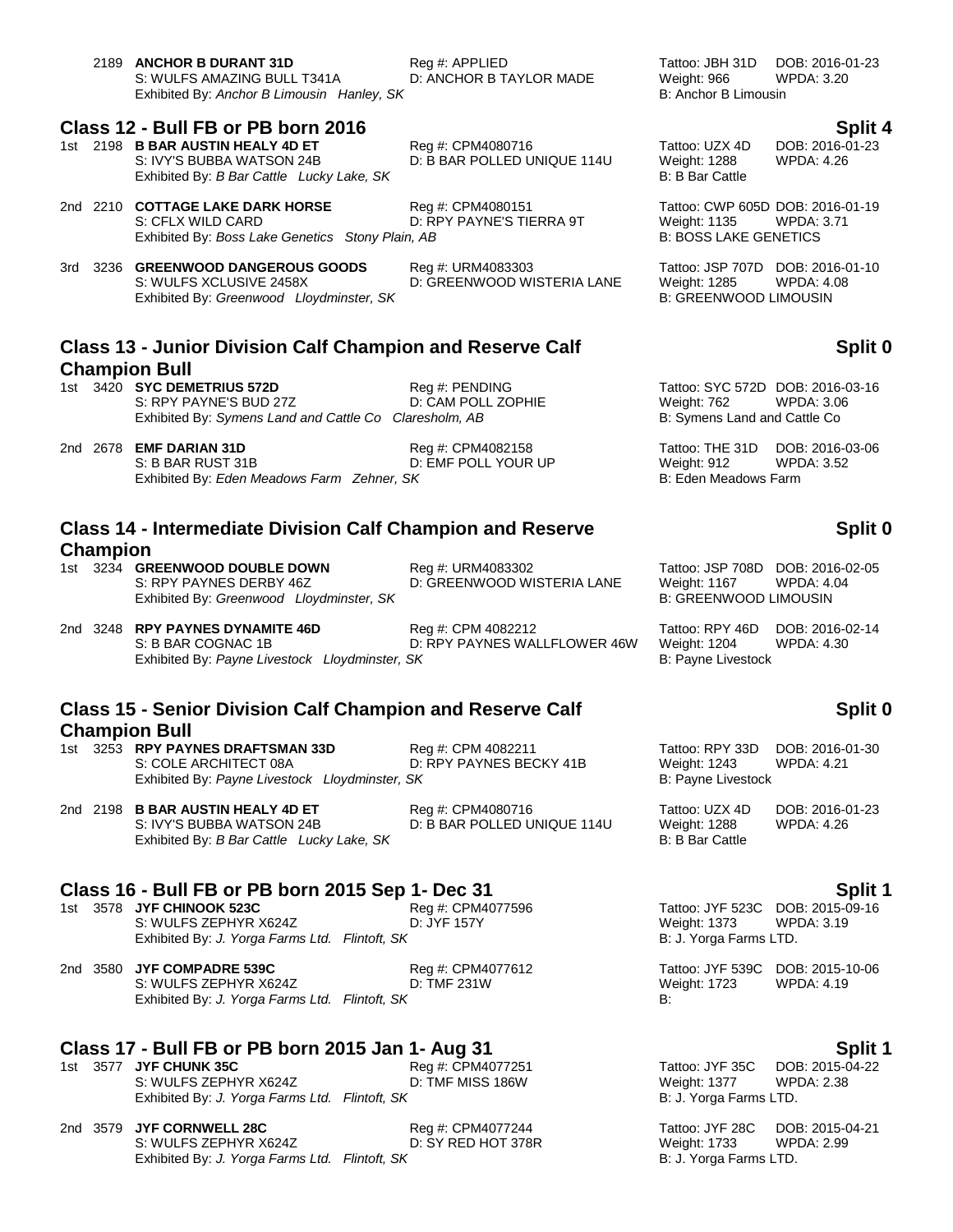- 3rd 3170 **CAM POLL CAPITAL GAIN** Reg #: CPM4077497 **Tattoo: WGC 24C DOB: 2015-03-22** S: AMAGLEN UMPIRE MAN D: CAM POLL WATERLILY Weight: 1667 WPDA: 2.74 S: AMAGLEN UMPIRE MAN D: CAM POLL WATERLILY Weight: 1667 Exhibited By: *NYK Cattle Company Douglas, MB* B: Campbell Land and Cattle Inc. *Additional Owner:* Campbell Land and Cattle Inc.
- 4th 3417 **SYC COLD BEER 523C** Reg #: CPM4076819 Tattoo: SYC 523C DOB: 2015-03-13 S: RPY PAYNES BUD 27Z D: SY JASY RACHAEL 15R Weight: 1673 Exhibited By: *Symens Land and Cattle Co Claresholm, AB* B: Symens Land & Cattle Co.

# **Class 17 - Bull FB or PB born 2015 Jan 1- Aug 31 Split 2**

- 1st 3239 **GREENWOOD CANADIAN IMPACT** Reg #: CPM4076336 Tattoo: JSP 706C DOB: 2015-0<br>S: EXLR TOTAL IMPACT D: GREENWOOD WISTERIA LANE Weight: 2203 WPDA: 3.25 Exhibited By: Greenwood Lloydminster, SK *Additional Owner:* NORDAL LIMOUSIN & ANGUS
- 2nd 2196 **HUNT CREDENTIALS 37C ET** Reg #: NPM2074458 Tattoo: HUNT 37C DOB: 2015-02-21 Exhibited By: *B Bar Cattle Lucky Lake, SK Additional Owner:* Wulf Cattle *Additional Owner:* Hunt Limousin Ranch
- 3rd 2021 **WGL CROWLEY 1C** Reg #: CPM4076883 Tattoo: WGL 1C DOB: 2015-02-27 S: WULFS SPRING LOADED 3158S D: PINNACLES AIN'T I SEXY 1A Weight: 1806 WPDA: 2.86 Exhibited By: *Windy Gables Limousin Warkworth, ON* B: Windy Gables Limousin **B**: Windy Gables Limousin

### **Class 18 - Junior Champion and Reserve Junior Champion Bull Split 0**

- 1st 3239 **GREENWOOD CANADIAN IMPACT** Reg #: CPM4076336 Tattoo: JSP 706C DOB: 2015-01-12<br>S: EXLR TOTAL IMPACT D: GREENWOOD WISTERIA LANE Weight: 2203 WPDA: 3.25 Exhibited By: Greenwood Lloydminster, SK B: GREENWOOD LIMOUSIN *Additional Owner:* NORDAL LIMOUSIN & ANGUS
- 2nd 2196 **HUNT CREDENTIALS 37C ET** Reg #: NPM2074458 Tattoo: HUNT 37C DOB: 2015-02-21 Exhibited By: *B Bar Cattle Lucky Lake, SK Additional Owner:* Wulf Cattle *Additional Owner:* Hunt Limousin Ranch

## **Class 19 - Bull FB or PB born 2014 Split 1**

- 1st 3038 **HIGHLAND BOSTON** Reg #: CPM0219125 Tattoo: AGM 30B DOB: 2014-02-15 S: MAGS WAR ADMIRAL **DIGHLAND UP AND COMING** Weight: 2608 WPDA: 2.58 Exhibited By: *Highland Stock Farms Bragg Creek, AB* B: AMANDA MATTHEWS *Additional Owner:* DOUBLE 4 FARMING LTD.
- 2nd 2203 **COTTAGE LAKE BIG STAR** Reg #: CPM0218088 Tattoo: CWP 908B DOB: 2014-02-19 S: CFLX WILD CARD **DEALLY OUT CARD** D: AUTO WAVERLY 602W Weight: 2693 Exhibited By: *Boss Lake Genetics Stony Plain, AB* B: **BOSS LAKE GENETICS** *Additional Owner:* SKULL CREEK RANCHES

### 3rd 2684 **B BAR SOOT 25B** Reg #: CPM0217360 **Tattoo: UZX 25B DOB: 2014-01-24**<br>S: RPY PAYNES DERBY 46Z D: B BAR POLLED STARBURST Weight: 2418 WPDA: 2.35 S: RPY PAYNES DERBY 46Z DERERY 162 D: B BAR POLLED STARBURST Weight: 2418<br>Exhibited By: Hewson Land & Cattle Company Cut Knife, SK B Cattle B: B Bar Cattle Exhibited By: Hewson Land & Cattle Company Cut Knife, SK

# **Class 20 - Senior Champion and Reserve Senior Champion Bull Split 0**

- 1st 3038 **HIGHLAND BOSTON Reg #: CPM0219125** Tattoo: AGM 30B DOB: 2014-02-15<br>S: MAGS WAR ADMIRAL D: HIGHLAND UP AND COMING Weight: 2608 WPDA: 2.58 D: HIGHLAND UP AND COMING Weight: 2608 WPDA<br>ree*k. AB* B: AMANDA MATTHEWS Exhibited By: *Highland Stock Farms Bragg Creek, AB Additional Owner:* DOUBLE 4 FARMING LTD.
- 2nd 2203 **COTTAGE LAKE BIG STAR** Reg #: CPM0218088 Tattoo: CWP 908B DOB: 2014-02-19 Exhibited By: *Boss Lake Genetics Stony Plain, AB Additional Owner:* SKULL CREEK RANCHES

D: GREENWOOD WISTERIA LANE Weight: 2203 WPDA: 3.<br>B: GREENWOOD LIMOUSIN

D: JKTW WHISKEY RIVER 985W Weight: 2088 WPDA: 3.27<br>B: Daniel L Hunt

D: GREENWOOD WISTERIA LANE Weight: 2203 WPDA: 3.25

D: JKTW WHISKEY RIVER 985W Weight: 2088<br>B: Daniel L Hunt

D: AUTO WAVERLY 602W Weight: 2693 WPDA:<br>2. AB B: BOSS LAKE GENETICS